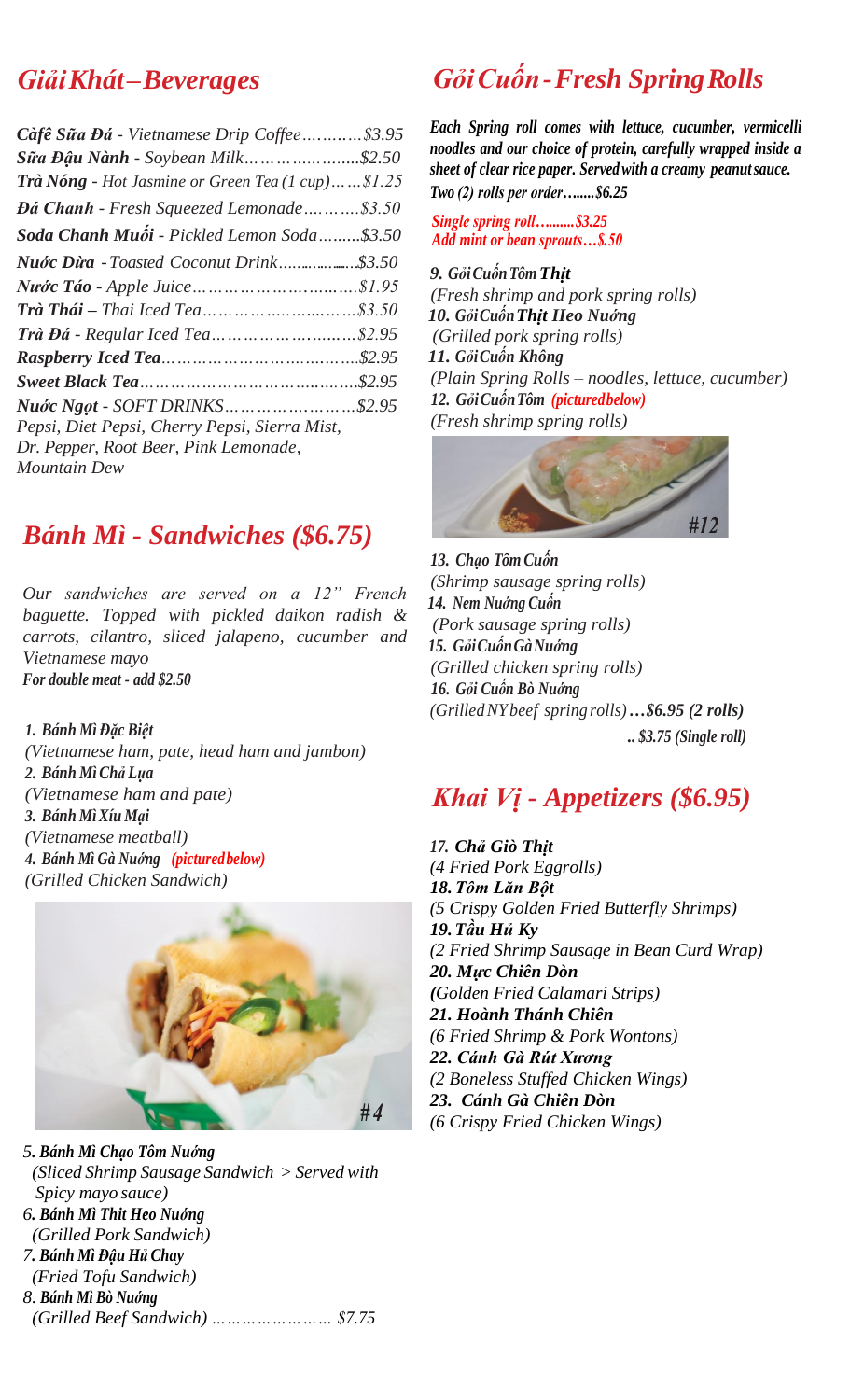### *Gỏi -Fresh Salads (\$6.50)*

#### *24. Gỏi Ngó Sen Tôm Thịt*

*(Fresh lotus rootlet salad with shrimp and pork)*

 *25. Gỏi Bắp Cải Gà Nướng (Fresh shredded cabbage salad with grilled chicken)*

#### *26. Sàlách Ngó Sen Tôm Nướng*

 *(Fresh lettuce, lotus rootlet, daikon radish, cucumber, mint, tomato, and grilled shrimps)*

#### *27. Sàlách Ngó Sen Mực Chiên Dòn*

*(pictured below)*

*Fresh lettuce, lotus rootlets, daikon radish, cucumber, mint leaves, and tomato. Topped with golden calamari strips. Served with chopped peanuts, fried onions, and sweet fish sauce.*



*28. Sàlách Ngó Sen Tôm Thịt và Gà Nuớng (MIKE's Salad).*

*Healthy NO CARB salad with fresh lettuce, lotus rootlets, daikon radish, cucumber, tomato, mint leaves. Topped with fresh shrimp, sliced pork and grilled chicken. Served with chopped peanuts, fried onions and sweet fish sauce.*

*29. Sàlách Bò Lúc Lắc (Filet Mignon Steak Salad) Crisp green leaf lettuce, cucumber, tomato topped with pan-seared filet mignon cubes and sautéed onions.*

## *A La Carte (Side Items)*

| $\hat{\tau}$ âu Hủ Ky (Shrimp sausage in bean curd)        | $-$ \$3.50 |
|------------------------------------------------------------|------------|
| Trúng (one over-easy egg)                                  | $- $1.95$  |
| Chạo Tôm (Shrimpsausage on sugar cane)                     | $- $3.50$  |
| Chả Giò Heo (1 fried pork eggroll)                         | $- $1.95$  |
| Chả Giò Chay (1 fried veggie eggroll)                      | $- $1.95$  |
| Suòn Heo $(1 \text{ grilled} \text{ } port \text{ } chop)$ | $-$ \$4.50 |
| Suòn Bò (1 grilled beef short rib strip)                   | $-$ \$4.50 |
| Thịt Bò Đại Hàn (4 oz Korean NY beef)                      | $- $4.50$  |
| <b>Thịt Gà Nuớng</b> (4 oz grilled chicken)                | $-$ \$3.95 |
| <b>Thịt Heo Nuớng</b> (4 oz grilled pork)                  | - \$3.95   |
| Nem Nuóng (2 oz sliced pork sausage)                       | $-$ \$3.95 |
| Chén Súp Gà (bowl of chicken broth)                        | $- $1.50$  |
| $T\hat{o}mNu\hat{o}ng(3\,grilledshrimp)$                   | - \$3.95   |
| Chén Bún (bowl of vermicelli noodles)                      | $- $1.95$  |
| Đĩa Rau Luộc (side of steamed veggies)                     | $-$ \$3.50 |
| Chén Cơm Chiên (bowl of fried rice)                        | $-$ \$2.95 |
| <b>Chén Cơm Trắng</b> (bowl of white jasmine rice)         | $- $1.95$  |

## *Phở - Beef Noodle Soup*

*Each beef noodle soup bowl comes with our beef broth poured over fresh thin rice noodles. Topped with your meat choice, along with chopped green onions, sliced white onions and cilantro. Served with a plate of bean sprouts, basil, cilantro, sliced jalapeno, and a lime wedge.*

| 30. Phở Đặc Biệt* (Combination beef noodle soup        |  |
|--------------------------------------------------------|--|
| with well-done flank, rare steak, brisket, tripe,      |  |
|                                                        |  |
| 31. Phở Tái* (Rare beef eye round steak)\$8.50 (sm)    |  |
| 32. Phở Bò Viên (Beef meat ball)\$8.50 (sm)            |  |
| 33. Phở Chín (Brisket \$8.50 (sm)                      |  |
| 34. Phở Nam (Well done flank\$8.50 (sm)                |  |
| 35. Phở Gân (Tendon)          \$8.50 (sm)              |  |
| 36. Phở Sách (Beef Tripe) \$8.50 (sm)                  |  |
| 37. Phở Gà (Chicken) --- White/Dark meat---\$8.50 (sm) |  |
| 38. Phở Đậu Hủ Chay (Tofu and vegetables) \$8.50 (sm)  |  |
|                                                        |  |
| 40. Phở Bò Mềm (Thin-sliced filet mignon)\$10.75 (sm)  |  |
|                                                        |  |

 *(Medium) add \$1.00 (Large) add \$2.50 (Double Meat) add \$3.00 (Extra Filet Mignon) \$5.00*

## *Create Your Own Phở*

| Noodles and broth $ONLY$ \$5.25 (sm) |  |
|--------------------------------------|--|
|                                      |  |
|                                      |  |

#### *Choice of noodles:*

*Bánh Phở (Thin rice noodles) Mì (Thin yellow egg noodles) Hủ Tiếu Dai (Clear broad mung bean noodles) Bánh Canh (Udon noodles) Bún Bò Huế (Thick round vermicelli noodles) Bánh Hủ Tiếu Lớn (Wide flat rice noodles) Choice of Meats:* 

*Tái\* (Rare beef eye round steak) Bò Viên (Beef meat ball) Chín (Brisket) Nạm (Well done flank) Gân (Tendon) Sách (Beef tripe) Gà (Chicken) ---Dark meat upon request--- Smoke Brisket…………………..……add \$2.95 Tôm (Shrimp)…………………..…………. 3 for \$2.95 Bò Mềm (Thinly sliced filet mignon)........add \$5.00*

*\* Consuming raw or undercooked meats, poultry, seafood, shellfish or eggs may increase your risk of food-borne illness, especially if you have a medical condition.*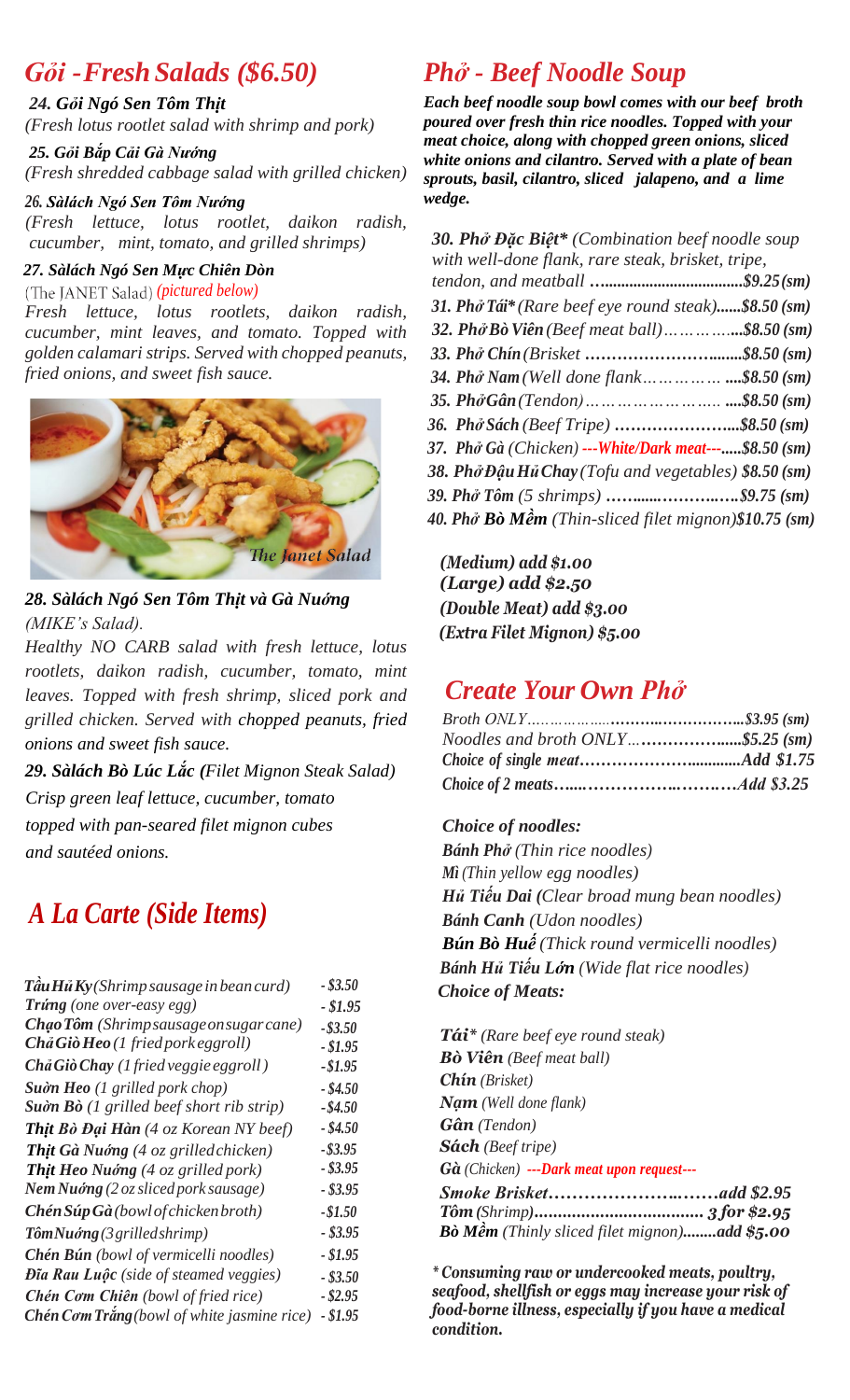## *Bún Bò Huế - Spicy Beef LemongrassSoup(HOT)*

*Each bowl comes with our special spicy beef lemongrass broth, round vermicelli rice noodles, topped with thinly sliced beef shank, sliced pork, and ham hock (pig's knuckle). Topped with chopped green onions, sliced white onions and cilantro. Served with a plate of bean sprouts, basil, cilantro, sliced jalapenos and a lime wedge.*

*41. Bún Bò Huế ..…............................\$9.25 (Small) (Original with sliced pork, beef shank and ham hock)*

*42.Bún Bò Chả Huế Đặc Biệt...............\$9.95 (Small) (Same as above, with special Huế Ham)*

#### *Súp Hủ Tiếu - Chicken Noodle Soup*

*Each bowl comes with our savory chicken broth and your choice of noodles. Garnished with chopped green onions, cilantro, and fried onion crisp. Served with a plate of bean sprouts, lettuce, cilantro, sliced jalapenos and a lime wedge.*

| ( <i>Medium</i> )\$ 10.75 |  |
|---------------------------|--|
| $(Large)$ \$12.50         |  |

*43. SúpHủTiếuĐặcBiệt(Noodle soup with shrimps, sliced pork and imitation crab) 44. SúpHoành Thanh (Wonton noodle soup with shrimps, sliced pork and wontons) 45. SúpHủTiếu Gà (Chicken Noodle soup)\$8.50(sm)*

#### *---Dark meat chicken used upon request---*

*Choice of noodles:*

*Bánh Phở (Thin rice noodles) Bánh Hủ Tiếu Lớn (Wide flat rice noodles) Hủ Tiếu Dai (Clear broad mung bean noodles) Mì (Thin yellow egg noodles) Bánh Canh (Udon noodles)*



## *Cơm Đĩa – Rice Dishes*

*Each rice plate is garnished with cucumber, a side of sweet fish sauce with pickled carrots and daikon radish. Served with a side of chicken broth garnished with cilantro. All grilled items are drizzled with scallion oil.*



|  |  | 5 Item Rice dishes (#46-50) are \$14.25 |
|--|--|-----------------------------------------|
|  |  |                                         |

*46. Cơm 5 Thứ Gà Nướng (Grilled chicken, an over easy egg, grilled shrimps, bean curd wrap, and a fried eggroll) 47. Cơm 5 Thứ Suờn Heo Nướng (Grilled pork chop, an over easy egg, grilled shrimps, bean curd wrap, and a fried eggroll) 48. Cơm 5 Thứ Bò Nướng (Boneless grilled korean beef, an over easy egg, grilled shrimps, bean curd wrap, and a fried eggroll) 49. Cơm 5 Thứ Suờn Bò (Bone-in grilled beef short ribs, an over easy egg, grilled shrimps, bean curd wrap, and a fried eggroll) 50. Cơm 5 Thứ Heo Nướng (Grilled pork, an over easy egg, grilled shrimps, bean curd wrap, and a fried eggroll) 51. Cơm Thịt Heo Nướng (Boneless grilled pork over rice).\$10.25 52. Cơm Suờn Heo Nướng (Grilled pork chop over rice)….\$11.45 53. Cơm Gà Nướng (Grilled chicken over white rice)……..…\$10.25 54. Cơm Bò Lúc Lắc (8 oz pan-seared filet mignon cubes over white rice).……..…..\$15.45 55. Cơm Thịt Bò Nướng (Boneless grilled Korean NY beef over white rice)…………….\$12.45 56. Cơm Suờn Bò Đại Hàn (Bone-in grilled beef short ribs over white rice)………………..\$12.45 57. Cơm Chiên GÀ, TÔM, BÒ, HEO hay THẬP CẪM (Fried rice: with chicken, shrimp, beef, pork, or combination of all meats…………………………………………………………….....\$10.45*

### *Bún – Vermicelli Noodle Bowls*

*Each noodle bowl is served with lettuce, bean sprouts, cucumber, pickled carrots, daikon radish, and fresh mintleaves. All grilled items are drizzled with scallion oil. Served with chopped peanuts and spicy fish sauce.*

| 58. Bún Đặc Biệt (Grilled pork, grilled shrimps, fried pork |  |
|-------------------------------------------------------------|--|
| eggroll, grilled pork sausage and shrimp paste sausage      |  |
|                                                             |  |
| 59. Bún Thịt Heo Nuớng (Grilled pork)\$10.25                |  |
| 60. Bún Thịt Gà Nuớng (Grilled chicken)\$10.25              |  |
| 61. Bún Tôm Thịt Nuớng (Grilled shrimps and pork)\$10.95    |  |
| 62. Bún Chả Giò Thịt Nuớng (Grilled pork and your choice    |  |
|                                                             |  |
| 63. Bún Nem Thịt Nuớng (Pork sausage & pork) \$10.25        |  |
| 64. Bún Chạo Tôm Thịt Nuớng (Shrimp sausage & grilled       |  |
|                                                             |  |
| 65. Bún Bò Đại Hàn (Boneless grilled NY Beef)\$12.45        |  |
| 66. Bún Sườn Bò Đại Hàn                                     |  |
| (Bone-in grilled NY Beef short ribs)\$12.45                 |  |
|                                                             |  |